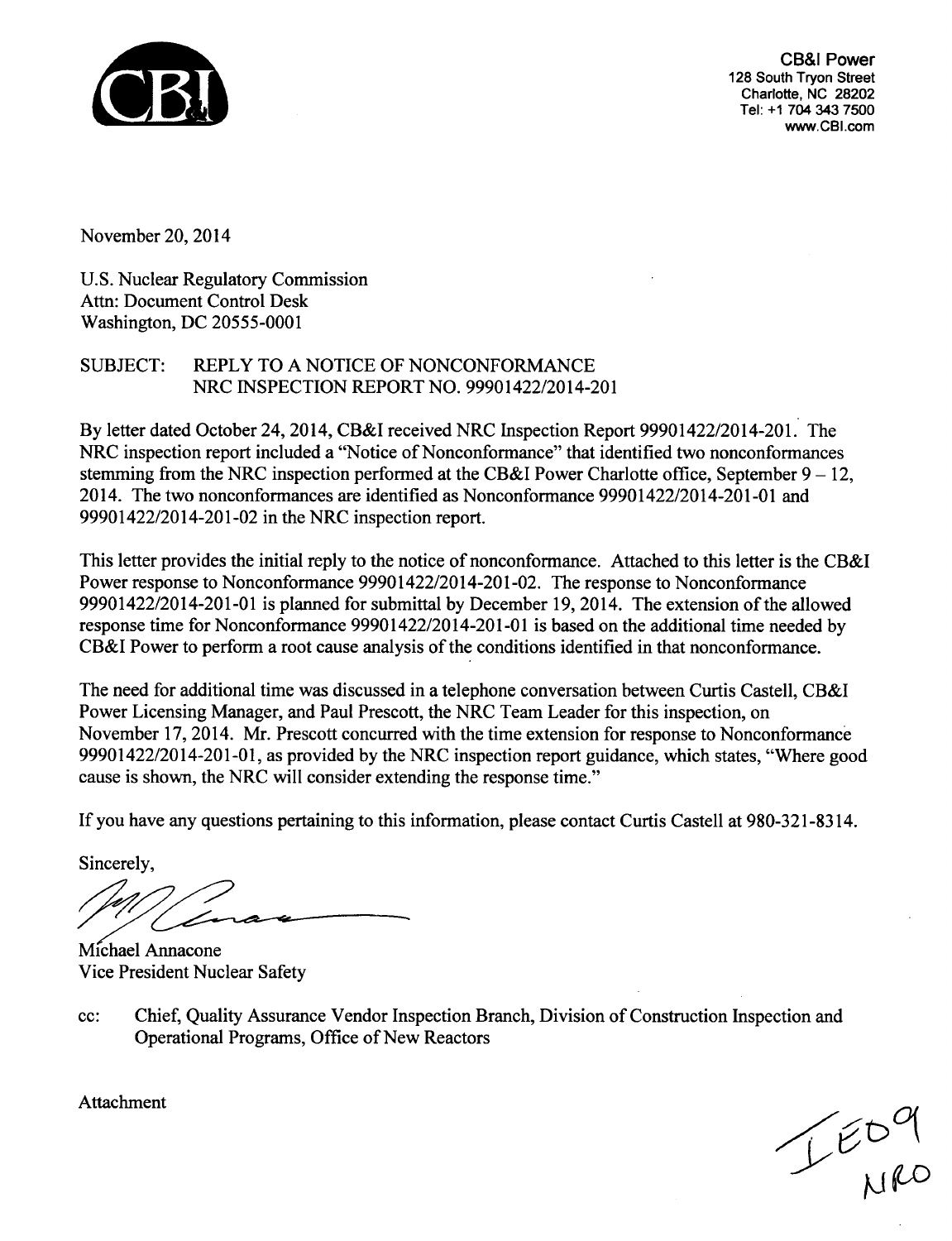#### REPLY TO **NONCONFORMANCE** 99901422/2014-201-02

This is the CB&I Power initial reply to the Notice of Nonconformance identified in NRC Inspection Report No. 99901422/2014-201, dated October 24, 2014. Additional information in response to Nonconformance 99901422/2014-201 **-01** will be provided **by** December **19,** 2014.

#### **NONCONFORMANCE**

Based on the results of a **U.S.** Nuclear Regulatory Commission (NRC) inspection conducted at the Chicago Bridge **&** Iron Power (CB&I Power) facility in Charlotte, **NC,** during September **9,** 2014 through September 12, 2014, certain activities were not conducted in accordance with NRC requirements contractually imposed on CB&I Power **by** its customers or NRC licensees:

B. Criterion VII, "Control of Purchased Material, Equipment, and Services," of Appendix B to **10** CFR Part 50, states, in part: "These measures shall include provisions, as appropriate, for source evaluation and selection, objective evidence of quality furnished **by** the contractor or subcontractor, inspection at the contractor or subcontractor source, and examination of products upon delivery... The effectiveness of the control of quality **by** contractors and subcontractors shall be assessed **by** the applicant or designee at intervals consistent with the importance, complexity, and quantity of the product or services."

Criterion IV, "Procurement Document Control," of Appendix B to **10** CFR Part **5 0,** states, in part: "Measures shall be established to assure that applicable regulatory requirements, design bases, and other requirements which are necessary to assure adequate quality are suitably included or referenced in the documents for procurement of material, equipment, and services, whether purchased **by** the applicant or **by** its contractors or subcontractors."

Section **7,** "Control of Purchased Material, Equipment, and Services," of CB&I Power's Standard Nuclear Quality Assurance Program, **SWSQAP** 1-74A, Revision B, dated June **1, 2009,** paragraph 2.0, "Tasks," states, in part: "Quality Assurance **/** Quality Control **(QA/QC)** shall:... Incorporate source evaluation/qualification results in the QRL [Quality Rating List] including supplier evaluations/reviews after award. Supplier post award evaluations/reviews shall be documented and shall consider the following where applicable: **A.** Receipt inspection, operating experience, and prior supplier evaluations. As the information becomes available, the results shall promptly be considered for effect on a supplier's continued qualification and adjustments made as necessary including corrective actions, adjustments of supplier audit plans, and input auditing teams, as warranted. Additionally, results shall be reviewed periodically to determine if, as a whole, they constitute a significant condition adverse to quality requiring additional action."

Section 4, "Procurement Document Control," of CB&I Power's Standard Nuclear Quality Assurance Program, **SWSQAP** 1-74A, Revision B, dated June **1, 2009,** paragraph **1. 1,** states: "Procurement documents shall include the requirements necessary for establishing the quality of the procured material, equipment, and services."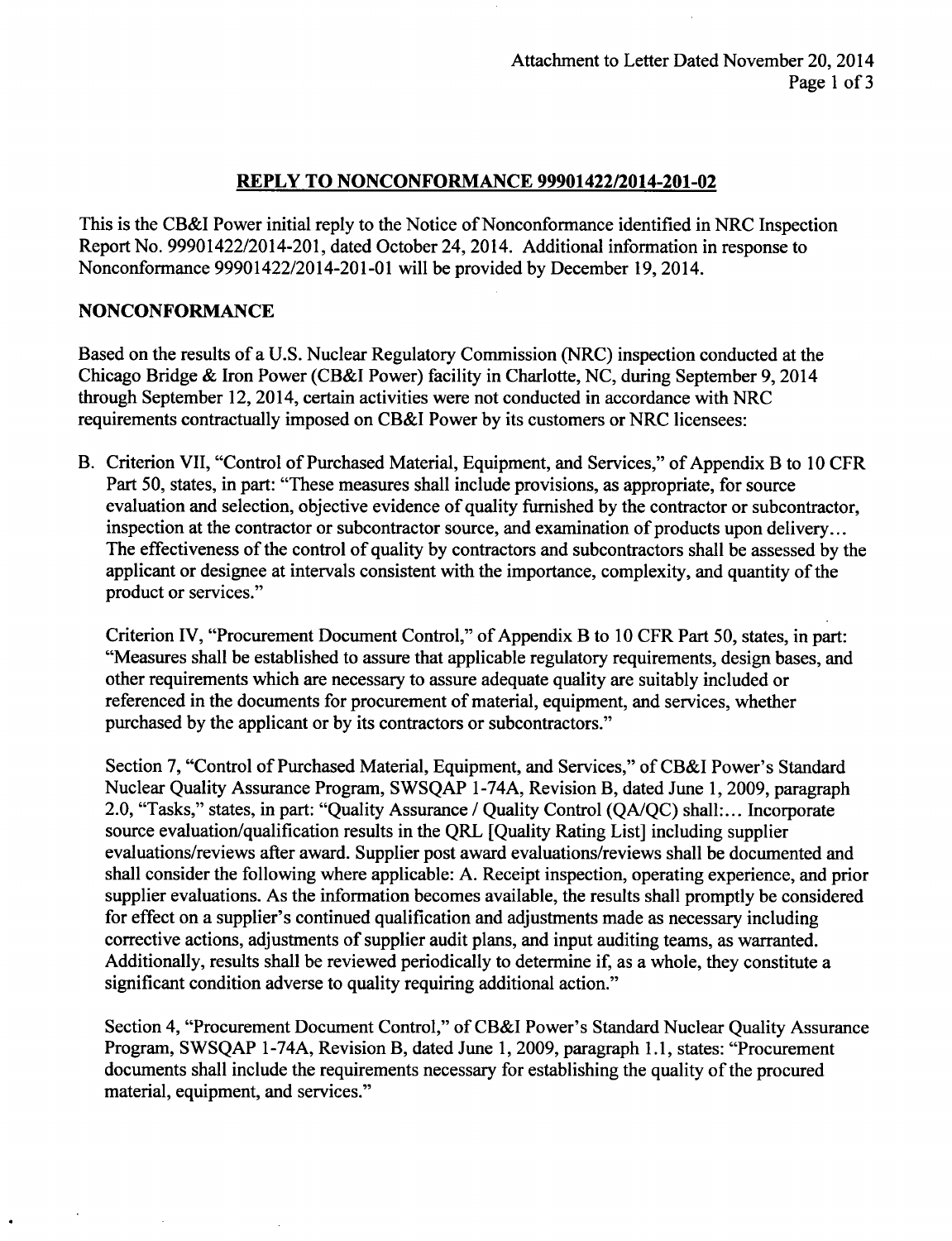Section 6.7.2 of CB&I Nuclear Quality Assurance Directive (QAD) 18.01, "Quality Assurance Audits," Revision 004, dated March 7, 2014, states, in part: "For Supplier audits:... The ATL [Audit Team Leader] shall evaluate each Finding response to verify that reported conditions have been appropriately addressed, as to cause, extent of condition, corrective action, and action taken to prevent recurrence; and that the time frames specified for completion of committed actions are reasonable and appropriate for reported conditions."

Section 6.6. lb CB&I QS 04.03, "Office Procurement and Subcontracting and Selection of Suppliers," Revision 03.00, dated May 30, 2014, states: "The SQC shall periodically review oversight activity results (e.g., scorecard/metrics, surveys, findings, trend data from source and/or receipt inspections, etc.) on the select suppliers of components/materials and provide action recommendations as it relates to quality oversight activities."

Contrary to the above, as of September 12, 2014, CB&I Power failed to establish adequate measures to assess the effectiveness of control of quality by a contractor consistent with the importance, complexity, and quantity of the product or services. Also, CB&I Power failed to establish measures to assure that applicable requirements which are necessary to assure adequate quality were suitably included or referenced in the documents for procurement.of material, equipment, and services. Specifically, CB&I Power failed to ensure that significant conditions adverse to quality associated with findings Nos. V2013-30-01 and V2013-30-02, and conditions adverse to quality associated with findings Nos. V2013-30-04 and V2013-30-10, identified during Vendor Audit V2013-30 of Newport News Industrial Corporation (NNI), conducted in June 2013, have been appropriately addressed, prior to removing restrictions placed on the QRL for that supplier in October 2013. Furthermore, CB&I Power failed to ensure that appropriate QRL restrictions for **NNI** remained included or referenced in the procurement documents, by issuing Purchase Order Revision No. 132175- **D100.SB003,** Revision 35 on October 15, 2013 that removed the restrictions.

This issue has been identified as Nonconformance 99901422/2014-201-02.

#### REASON FOR THE **NONCOMPLIANCE**

This condition has been documented in corrective action report (CAR) 2014-1774. The apparent cause for this noncompliance has been determined to be the incorrect conscious decision to remove the restriction with the corrective actions still open, based on agreement that if the actions were not completed by the due dates the restrictions could be re-imposed. However, the wording of the restriction did not allow for this approach without violating the restriction. The causal analysis also determined that procedure QAD 7.17, "Supplier QA Program Evaluation," does not include sufficient guidance for adding and removing QRL restrictions.

#### CORRECTIVE **STEPS** THAT **HAVE** BEEN TAKEN AND RESULTS ACHIEVED

During the investigation of this condition, it was verified that no safety-related modules were shipped prior to the required corrective actions associated with the applicable QRL restrictions being implemented and closure of the associated audit findings. Additionally, QA surveillance was performed and documented in a surveillance report (VS 2013-029) approved on December 18, 2013, that also reviewed and documented the appropriate closure of the identified audit findings.